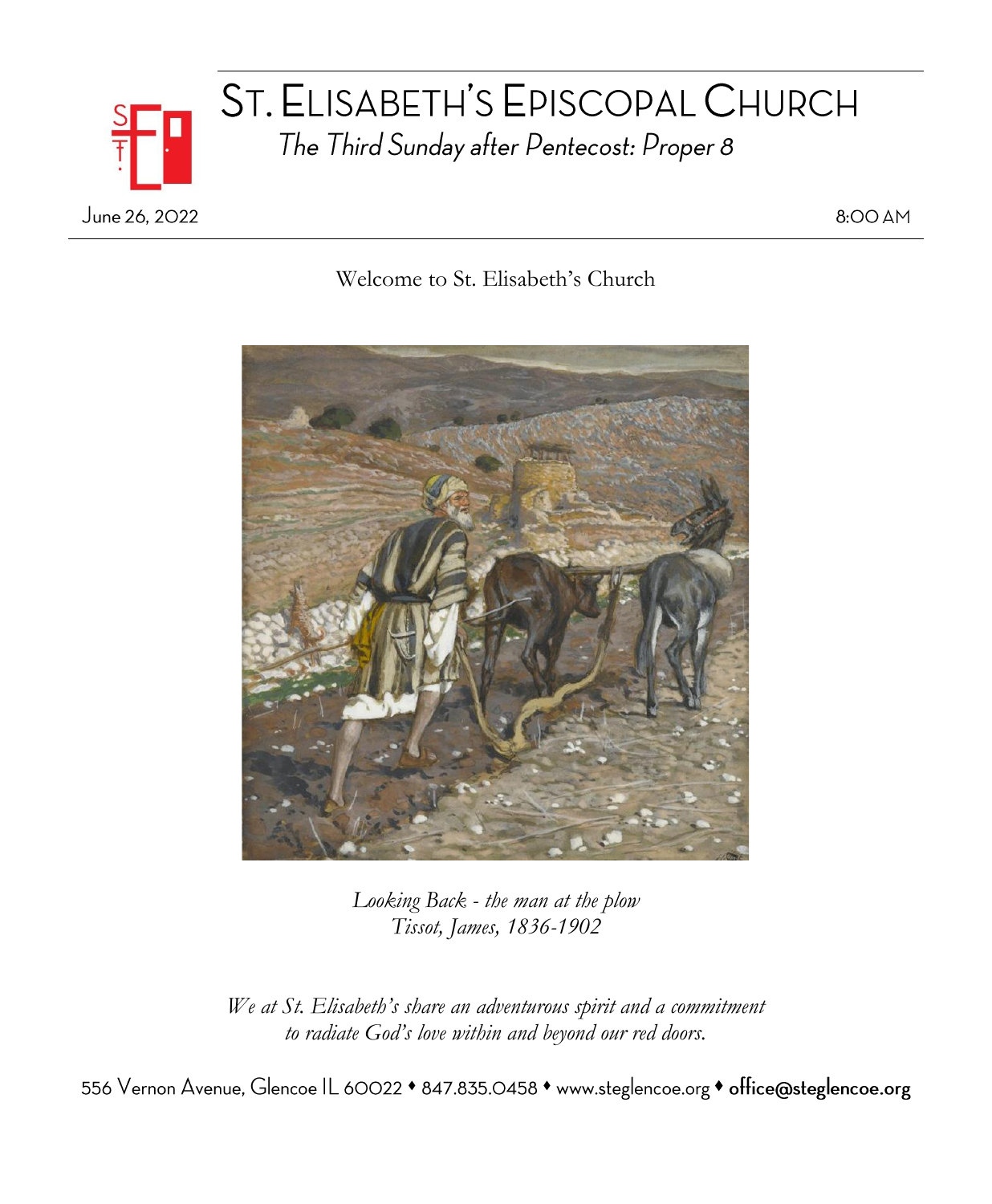## **The Holy Eucharist: Rite One The Word of God**

#### **The Prelude**

#### **The Opening Acclamation**

*Please stand as able.*

| Presider | Blessed be God: Father, Son, and Holy Spirit.       |
|----------|-----------------------------------------------------|
| Assembly | And blessed be his kingdom, now and for ever. Amen. |

#### **The Collect for Purity**

*Presider* Almighty God, unto whom all hearts are open, all desires known, and from whom no secrets are hid: Cleanse the thoughts of our hearts by the inspiration of thy Holy Spirit, that we may perfectly love thee, and worthily magnify thy holy Name; through Christ our Lord.

*Assembly* Amen.

#### **The Summary of the Law**

*Presider* Hear what our Lord Jesus Christ saith: Thou shalt love the Lord thy God with all thy heart, and with all thy soul, and with all thy mind. This is the first and great commandment. And the second is like unto it: Thou shalt love thy neighbor as thyself. On these two commandments hang all the Law and the Prophets.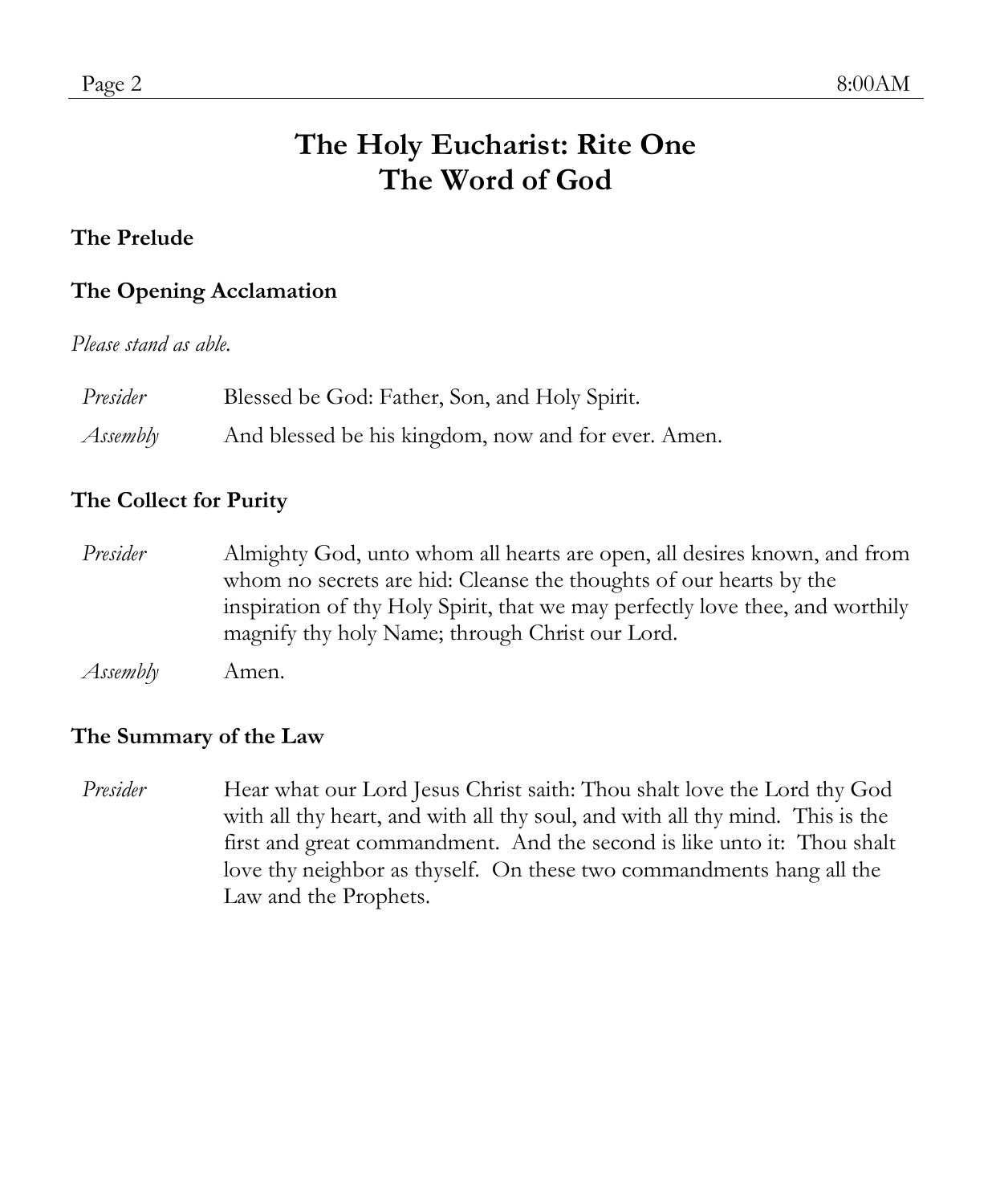#### 8:00AM Page 3

### **The Kyrie**

| Presider | Lord, have mercy upon us.   |
|----------|-----------------------------|
| Assembly | Christ, have mercy upon us. |
| Presider | Lord, have mercy upon us.   |

## **The Collect of the Day**

| Presider | The Lord be with you.                                                                                                                                                                                                                                                                                                                                                                                                    |
|----------|--------------------------------------------------------------------------------------------------------------------------------------------------------------------------------------------------------------------------------------------------------------------------------------------------------------------------------------------------------------------------------------------------------------------------|
| Assembly | And with thy spirit.                                                                                                                                                                                                                                                                                                                                                                                                     |
| Presider | Let us pray.                                                                                                                                                                                                                                                                                                                                                                                                             |
|          | O Almighty God, who hast built thy Church upon the foundation of the<br>apostles and prophets, Jesus Christ himself being the chief cornerstone:<br>Grant us so to be joined together in unity of spirit by their doctrine, that<br>we may be made an holy temple acceptable unto thee; through the same<br>Jesus Christ our Lord, who liveth and reigneth with thee and the Holy<br>Spirit, one God, for ever and ever. |
| Assembly | Amen.                                                                                                                                                                                                                                                                                                                                                                                                                    |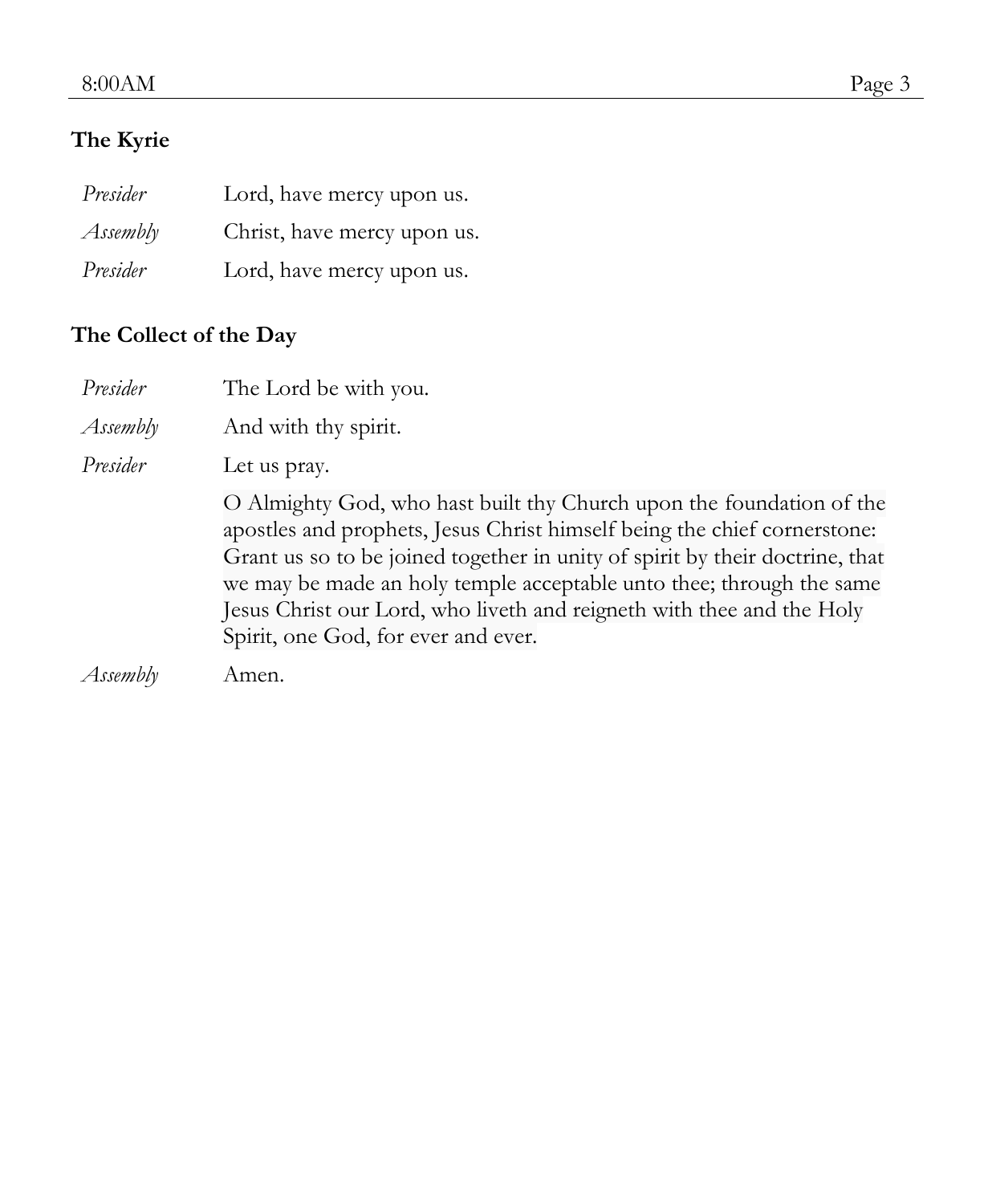## **The Lessons**

**The First Reading** 1 Kings 19:15-16,19-21

A reading from the First Book of Kings.

The Lord said to Elijah, "Go, return on your way to the wilderness of Damascus; when you arrive, you shall anoint Hazael as king over Aram. Also you shall anoint Jehu son of Nimshi as king over Israel; and you shall anoint Elisha son of Shaphat of Abelmeholah as prophet in your place."

So he set out from there, and found Elisha son of Shaphat, who was plowing. There were twelve yoke of oxen ahead of him, and he was with the twelfth. Elijah passed by him and threw his mantle over him. He left the oxen, ran after Elijah, and said, "Let me kiss my father and my mother, and then I will follow you." Then Elijah said to him, "Go back again; for what have I done to you?" He returned from following him, took the yoke of oxen, and slaughtered them; using the equipment from the oxen, he boiled their flesh, and gave it to the people, and they ate. Then he set out and followed Elijah, and became his servant.

*Reader* The Word of the Lord. *Assembly* Thanks be to God.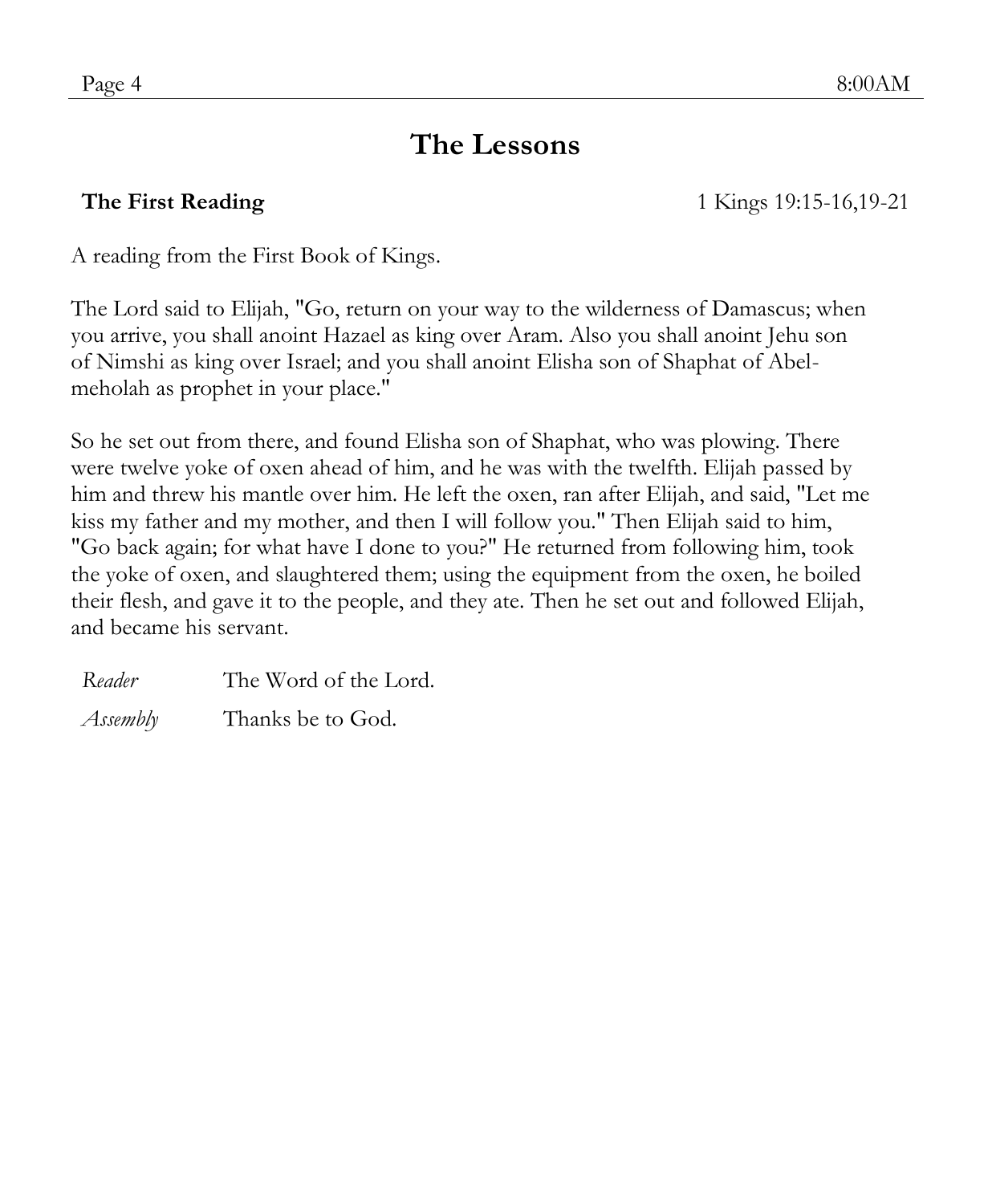#### **The Psalter** Psalm 16

*Read responsively by whole verse, with the reader leading.*

1 Protect me, O God, for I take refuge in you; \* I have said to the Lord, "You are my Lord, my good above all other."

#### **2 All my delight is upon the godly that are in the land, \* upon those who are noble among the people.**

3 But those who run after other gods \* shall have their troubles multiplied.

### **4 Their libations of blood I will not offer, \* nor take the names of their gods upon my lips.**

5 O Lord, you are my portion and my cup; \* it is you who uphold my lot.

#### **6 My boundaries enclose a pleasant land; \* indeed, I have a goodly heritage.**

7 I will bless the Lord who gives me counsel; \* my heart teaches me, night after night.

#### **8 I have set the Lord always before me; \* because he is at my right hand I shall not fall.**

9 My heart, therefore, is glad, and my spirit rejoices; \* my body also shall rest in hope.

### **10 For you will not abandon me to the grave, \* nor let your holy one see the Pit.**

11 You will show me the path of life; \* in your presence there is fullness of joy, and in your right hand are pleasures for evermore.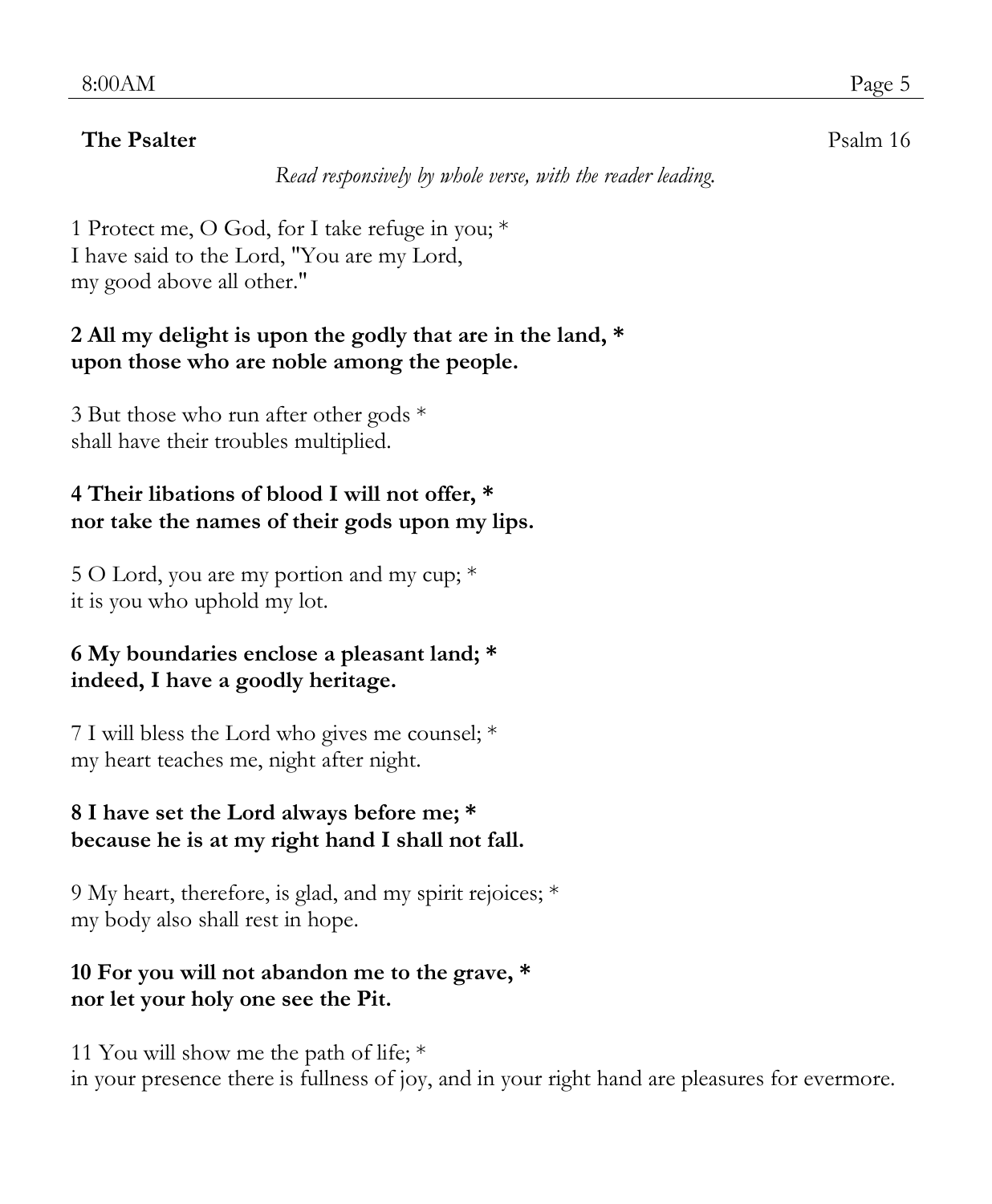#### **The Second Reading** Galatians 5:1,13-25

A reading from the letter of Paul to the Galatians.

For freedom Christ has set us free. Stand firm, therefore, and do not submit again to a yoke of slavery.

For you were called to freedom, brothers and sisters; only do not use your freedom as an opportunity for self-indulgence, but through love become slaves to one another. For the whole law is summed up in a single commandment, "You shall love your neighbor as yourself." If, however, you bite and devour one another, take care that you are not consumed by one another.

Live by the Spirit, I say, and do not gratify the desires of the flesh. For what the flesh desires is opposed to the Spirit, and what the Spirit desires is opposed to the flesh; for these are opposed to each other, to prevent you from doing what you want. But if you are led by the Spirit, you are not subject to the law. Now the works of the flesh are obvious: fornication, impurity, licentiousness, idolatry, sorcery, enmities, strife, jealousy, anger, quarrels, dissensions, factions, envy, drunkenness, carousing, and things like these. I am warning you, as I warned you before: those who do such things will not inherit the kingdom of God.

By contrast, the fruit of the Spirit is love, joy, peace, patience, kindness, generosity, faithfulness, gentleness, and self-control. There is no law against such things. And those who belong to Christ Jesus have crucified the flesh with its passions and desires. If we live by the Spirit, let us also be guided by the Spirit.

*Reader* The Word of the Lord.

*Assembly* Thanks be to God.

*Stand for the Gospel, as able.*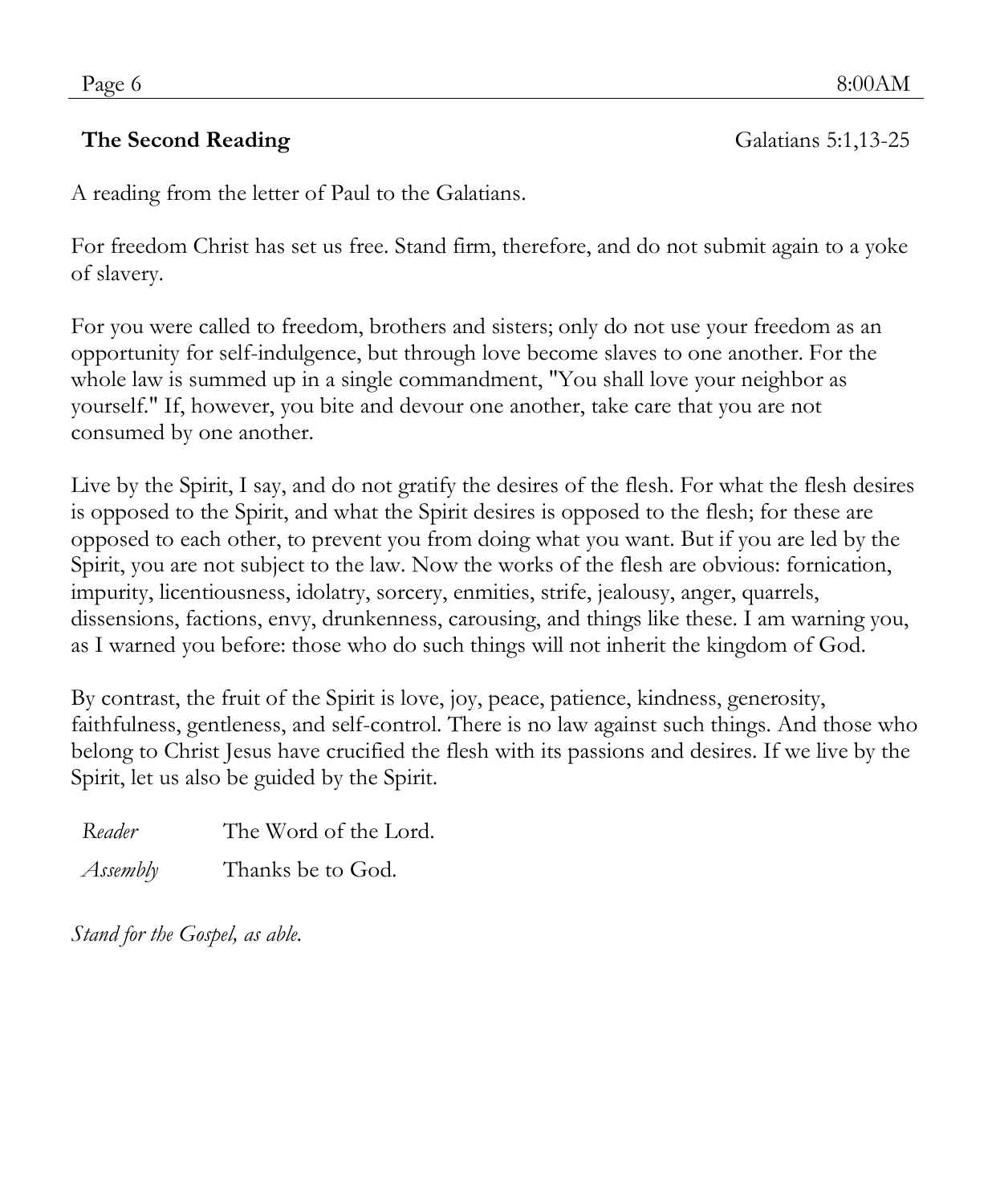**The Gospel** Luke 9:51-62

| Gospeler | The Holy Gospel of our Savior Jesus Christ according to Luke. |
|----------|---------------------------------------------------------------|
| Assembly | Glory be to thee, O Lord.                                     |

When the days drew near for Jesus to be taken up, he set his face to go to Jerusalem. And he sent messengers ahead of him. On their way they entered a village of the Samaritans to make ready for him; but they did not receive him, because his face was set toward Jerusalem. When his disciples James and John saw it, they said, "Lord, do you want us to command fire to come down from heaven and consume them?" But he turned and rebuked them. Then they went on to another village.

As they were going along the road, someone said to him, "I will follow you wherever you go." And Jesus said to him, "Foxes have holes, and birds of the air have nests; but the Son of Man has nowhere to lay his head." To another he said, "Follow me." But he said, "Lord, first let me go and bury my father." But Jesus said to him, "Let the dead bury their own dead; but as for you, go and proclaim the kingdom of God." Another said, "I will follow you, Lord; but let me first say farewell to those at my home." Jesus said to him, "No one who puts a hand to the plow and looks back is fit for the kingdom of God.

| Gospeler | The Gospel of the Lord.      |
|----------|------------------------------|
| Assembly | Praise be to thee, O Christ. |

**The Sermon** The Nev. Adam Spencer

*A period of silence follows.*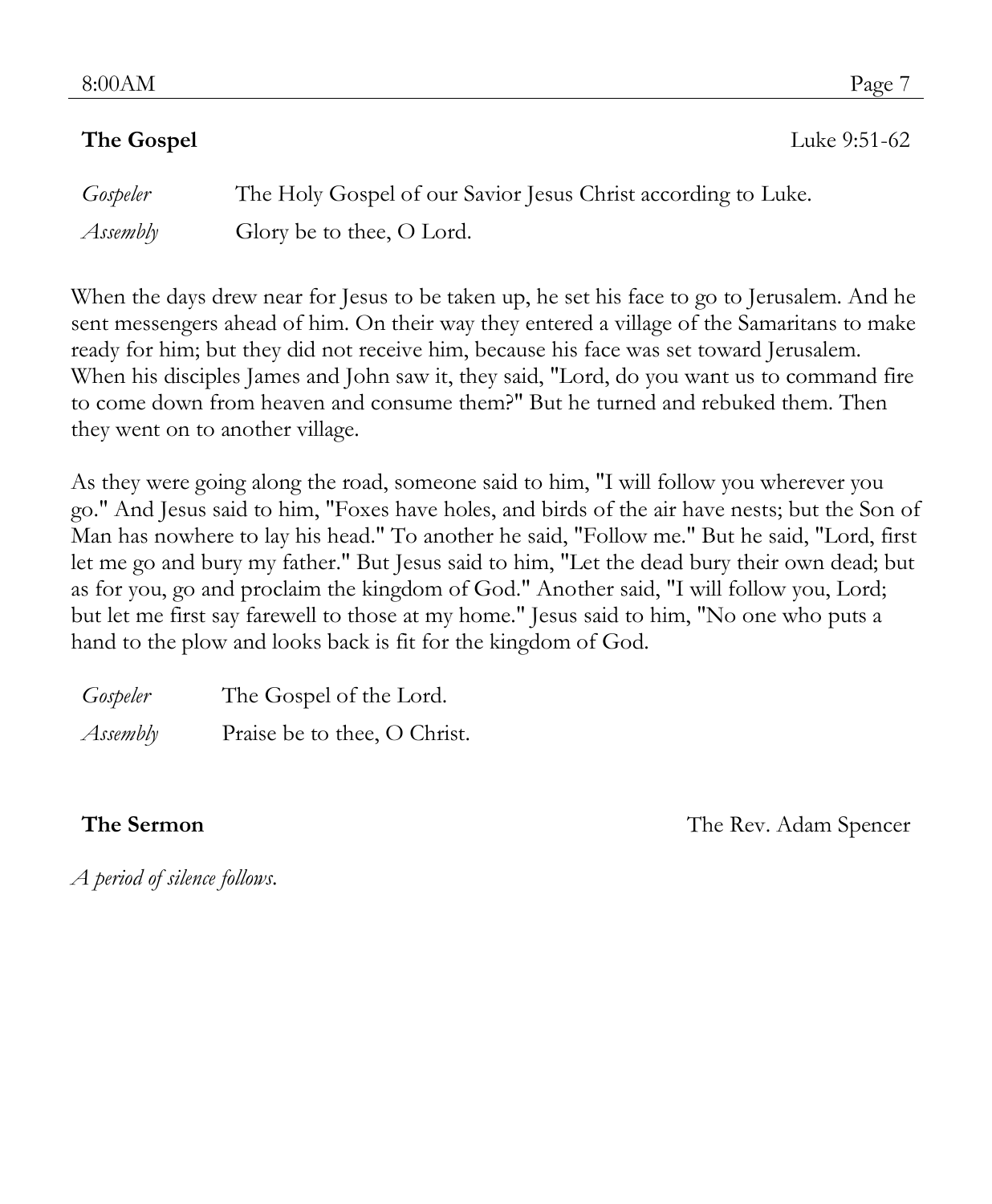### **The Nicene Creed**

#### *Please stand as able.*

| I believe in one God,<br>the Father Almighty,<br>maker of heaven and earth,<br>and of all things visible and invisible;                                                                                                                                                                                                                                                                                                           |
|-----------------------------------------------------------------------------------------------------------------------------------------------------------------------------------------------------------------------------------------------------------------------------------------------------------------------------------------------------------------------------------------------------------------------------------|
| And in one Lord Jesus Christ,<br>the only-begotten Son of God,<br>begotten of his Father before all worlds,<br>God of God, Light of Light,<br>very God of very God,<br>begotten, not made,<br>being of one substance with the Father;<br>by whom all things were made;<br>who for us men and for our salvation<br>came down from heaven,<br>and was incarnate by the Holy Ghost of the Virgin Mary,                               |
| and was made man;<br>and was crucified also for us under Pontius Pilate;<br>he suffered and was buried;<br>and the third day he rose again according to the Scriptures,<br>and ascended into heaven,<br>and sitteth on the right hand of the Father;<br>and he shall come again, with glory,<br>to judge both the quick and the dead;<br>whose kingdom shall have no end.                                                         |
| And I believe in the Holy Ghost the Lord, and Giver of Life,<br>who proceedeth from the Father and the Son;<br>who with the Father and the Son together is worshiped<br>and glorified;<br>who spake by the Prophets.<br>And I believe one holy Catholic and Apostolic Church;<br>I acknowledge one Baptism for the remission of sins;<br>and I look for the resurrection of the dead,<br>and the life of the world to come. Amen. |
|                                                                                                                                                                                                                                                                                                                                                                                                                                   |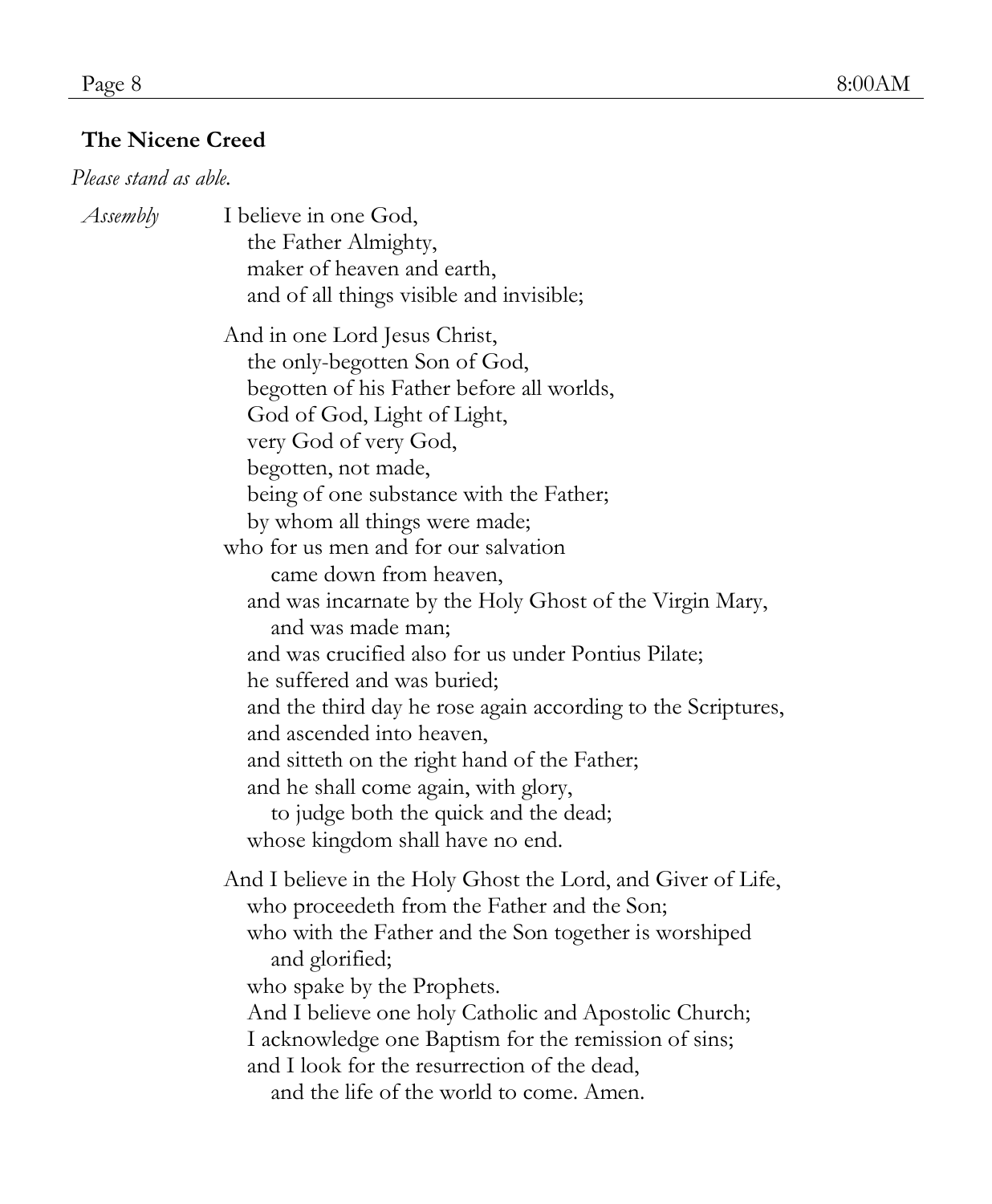#### **The Prayers of the People** *BCP pgs. 328-330*

*Intercessor* Let us pray for the whole state of Christ's Church and the world.

Almighty and everliving God, who in thy holy Word hast taught us to make prayers, and supplications, and to give thanks for all men: Receive these our prayers which we offer unto thy divine Majesty, beseeching thee to inspire continually the Universal Church with the spirit of truth, unity, and concord; and grant that all those who do confess thy holy Name may agree in the truth of thy holy Word, and live in unity and godly love.

Give grace, O heavenly Father, to all bishops and other ministers especially Michael, our Presiding Bishop, Chilton our Assisting Bishop, and Paula our Bishop-elect, that they may, both by their life and doctrine, set forth thy true and lively Word, and rightly and duly administer thy holy Sacraments.

And to all thy people give thy heavenly grace, and especially to this congregation here present; that, with meek heart and due reverence, they may hear and receive thy holy Word, truly serving thee in holiness and righteousness all the days of their life.

We beseech thee also so to rule the hearts of those who bear the authority of government in this and every land especially Joseph, our president, that they may be led to wise decisions and right actions for the welfare and peace of the world.

Open, O Lord, the eyes of all people to behold thy gracious hand in all thy works, that, rejoicing in thy whole creation, they may honor thee with their substance, and be faithful stewards of thy bounty.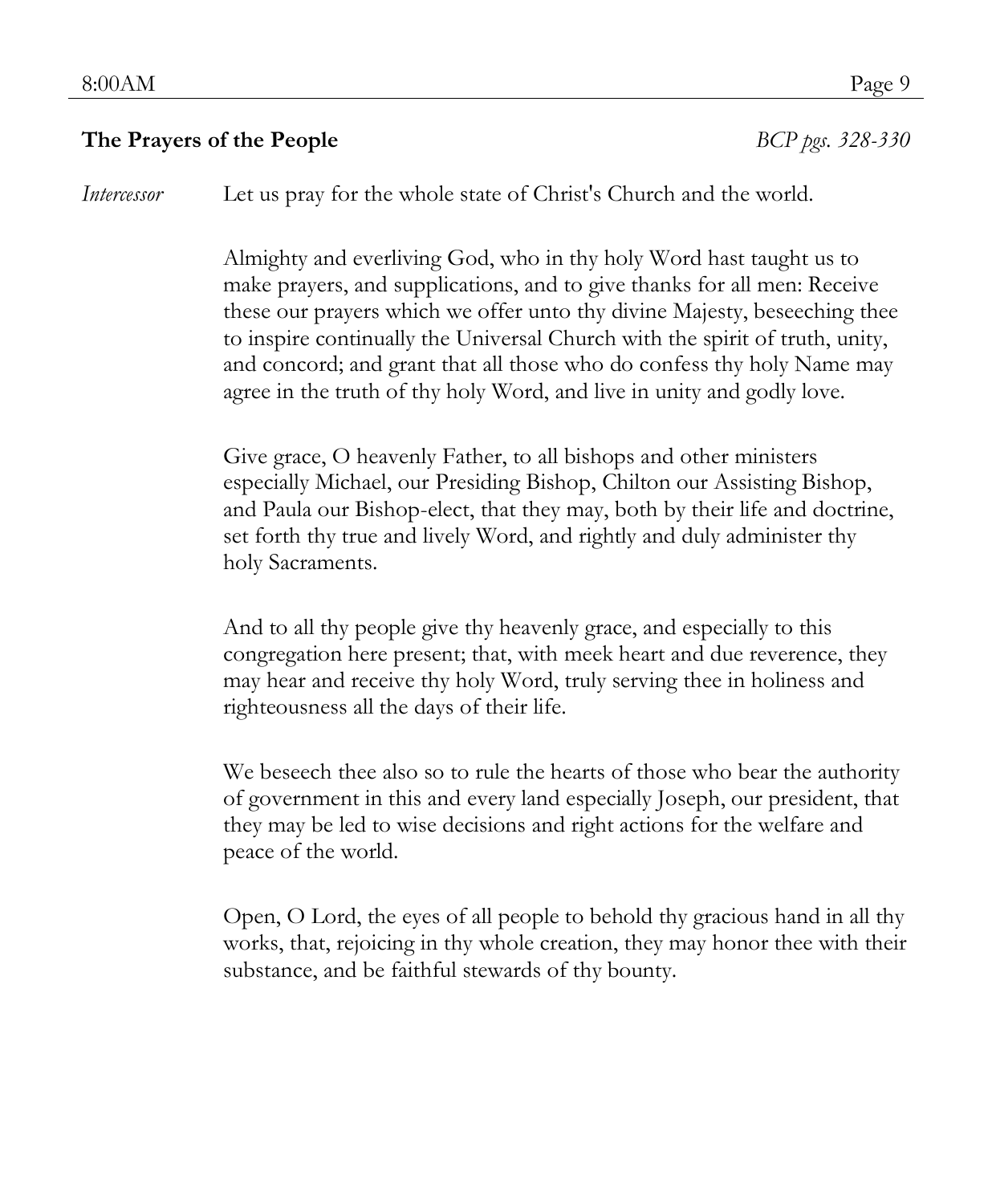And we most humbly beseech thee, of thy goodness, O Lord, to comfort and succor all those who in this transitory life, are in trouble, sorrow, need, sickness, or any other adversity. Particularly:

Nancy Miller Tom Youngren, Leslie Alter's father Joyce Olson, Claire Olson's mother Ernie Schuluter, Anne & John Tuohy's friend Richard Reid, Pam Green's uncle Harry Jones Paul Lucas Joyce Anderson, Joyce and Carol's niece Donna Tinik, Dillon Shipman's grandmother Walter Tuohy, John Tuohy's brother Carla Arnell Are there others? .....

And we also bless thy holy Name for all thy servants departed this life in thy faith and fear, beseeching thee to grant them continual growth in thy love and service; and to grant us grace so to follow the good examples of Elisabeth and all thy saints, that with them we may be partakers of thy heavenly kingdom.

Grant these our prayers, O Father, for Jesus Christ's sake, our only Mediator and Advocate.

*Assembly* Amen.

#### **The Confession of Sin and Absolution**

*Presider* Ye who do truly and earnestly repent you of your sins, and are in love and charity with your neighbors, and intend to lead a new life, following the commandments of God, and walking from henceforth in his holy ways: Draw near with faith, and make your humble confession to Almighty God, devoutly kneeling.

*Please kneel as able.*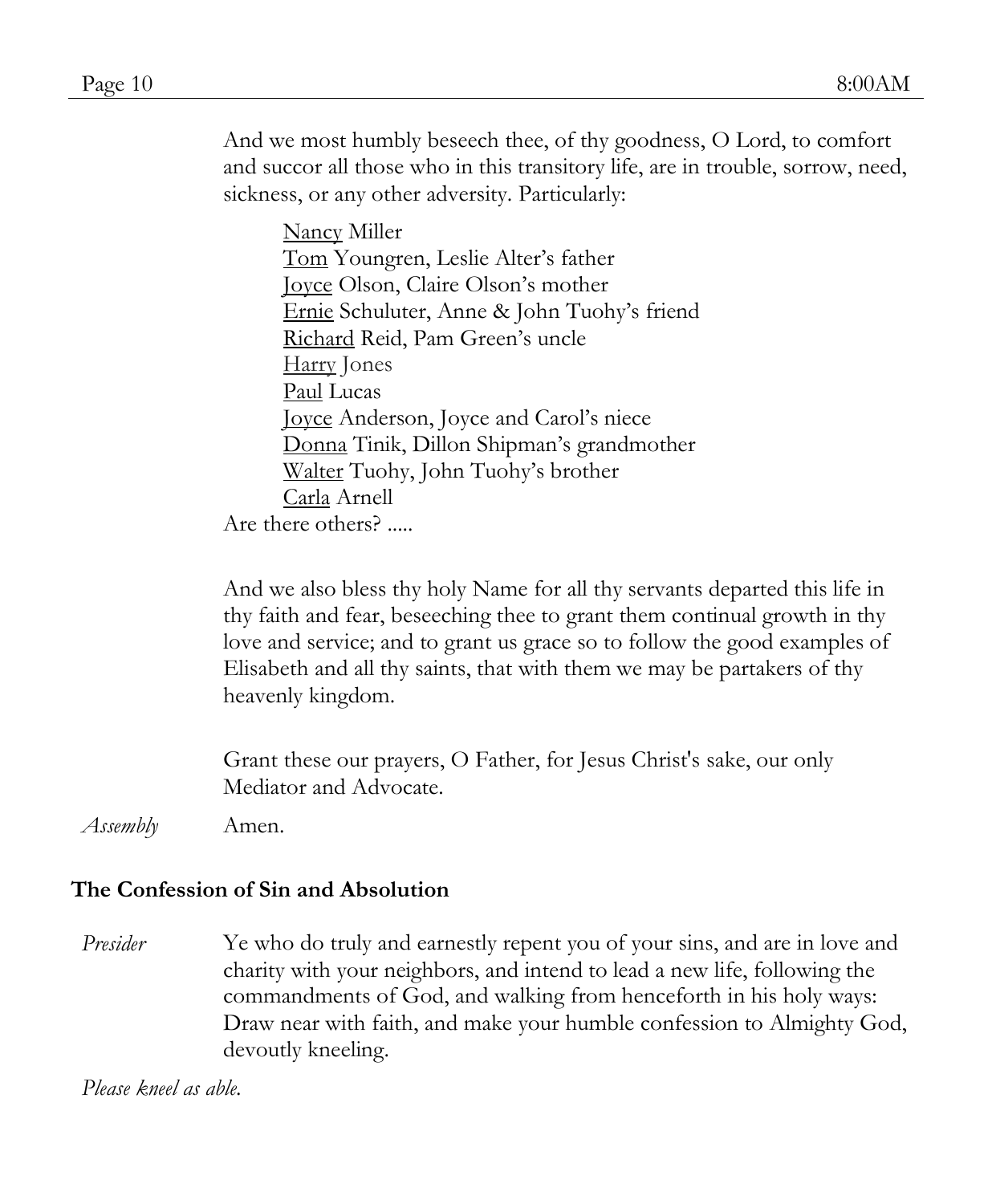| Assembly | Almighty God, Father of our Lord Jesus Christ, maker of all things, judge<br>of all men: We acknowledge and bewail our manifold sins and wickedness,<br>which we from time to time most grievously have committed, by thought,<br>word or deed, against thy divine Majesty, provoking most justly thy wrath<br>and indignation against us. We do earnestly repent, and are heartily sorry<br>for these our misdoings; the remembrance of them is grievous unto us, the<br>burden of them is intolerable. Have mercy upon us, have mercy upon us,<br>most merciful Father; for thy Son our Lord Jesus Christ's sake, forgive us<br>all that is past; and grant that we may ever hereafter serve and please thee<br>in newness of life, to the honor and glory of thy Name; through Jesus<br>Christ our Lord. Amen. |
|----------|-------------------------------------------------------------------------------------------------------------------------------------------------------------------------------------------------------------------------------------------------------------------------------------------------------------------------------------------------------------------------------------------------------------------------------------------------------------------------------------------------------------------------------------------------------------------------------------------------------------------------------------------------------------------------------------------------------------------------------------------------------------------------------------------------------------------|
| Presider | Almighty God, our heavenly Father, who of his great mercy hath promised<br>forgiveness of sins to all those who with hearty repentance and true faith<br>turn unto him, have mercy upon you, pardon and deliver you from all your<br>sins, confirm and strengthen you in all goodness, and bring you to<br>everlasting life; through Jesus Christ our Lord.                                                                                                                                                                                                                                                                                                                                                                                                                                                       |
| Assembly | Amen.                                                                                                                                                                                                                                                                                                                                                                                                                                                                                                                                                                                                                                                                                                                                                                                                             |
| Presider | Hear what comfortable words our Saviour Christ saith unto all who truly<br>turn to him.                                                                                                                                                                                                                                                                                                                                                                                                                                                                                                                                                                                                                                                                                                                           |
|          | Come unto me, all ye that travail and are heavy laden, and I will refresh<br>St. Matt. xi. 28.<br>you.                                                                                                                                                                                                                                                                                                                                                                                                                                                                                                                                                                                                                                                                                                            |
|          | So God loved the world, that he gave his only-begotten Son, to the end<br>that all that believe in him should not perish, but have everlasting life.<br>St. John iii. 16.                                                                                                                                                                                                                                                                                                                                                                                                                                                                                                                                                                                                                                         |
|          | Hear also what Saint Paul saith.                                                                                                                                                                                                                                                                                                                                                                                                                                                                                                                                                                                                                                                                                                                                                                                  |
|          | This is a true saying, and worthy of all men to be received, That Christ<br>1 Tim. i. 15.<br>Jesus came into the world to save sinners.                                                                                                                                                                                                                                                                                                                                                                                                                                                                                                                                                                                                                                                                           |
|          | Hear also what Saint John saith.                                                                                                                                                                                                                                                                                                                                                                                                                                                                                                                                                                                                                                                                                                                                                                                  |
|          | If any man sin, we have an Advocate with the Father, Jesus Christ the<br>righteous; and he is the Propitiation for our sins.<br>1 St. John ii. 1, 2.                                                                                                                                                                                                                                                                                                                                                                                                                                                                                                                                                                                                                                                              |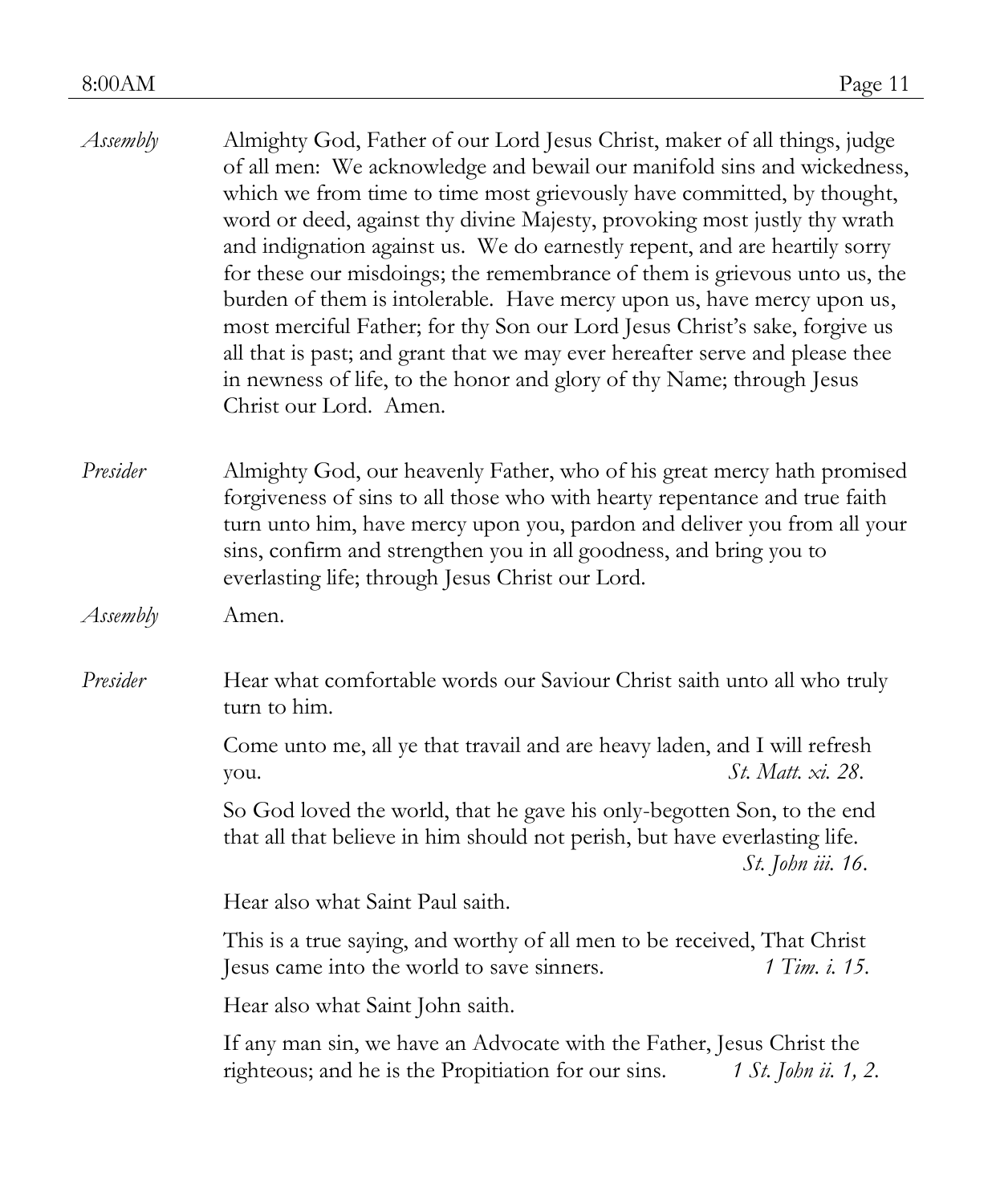#### **The Peace**

| Presider | The peace of the Lord be always with you. |
|----------|-------------------------------------------|
| Assembly | And with thy spirit.                      |

*Please offer one another a sign of God's Peace while maintaining social distance.*

#### **The Announcements**

| <b>Birthdays</b> |                     | Anniversaries |                             |
|------------------|---------------------|---------------|-----------------------------|
| $6 - 26$         | Polly Baur          | $6 - 26$      | Sherry & Peter Schellenbach |
| $6 - 26$         | Sarah Cline         | $6 - 27$      | Nancy & Phil Miller         |
| 6-26             | Tenna Cline         | $6 - 29$      | Cathy & Mike MacKinnon      |
| $6 - 26$         | Will Alter          |               |                             |
| $6 - 27$         | Fiona Green         |               |                             |
| 6-29             | Abigail Tilton-Kohl |               |                             |
| $6-29$           | Nina Tilton-Kohl    |               |                             |
| 6-29             | Nancy Miller        |               |                             |

#### **The Offertory Sentence**

*Presider* Walk in love, as Christ loved us and gave himself for us, an offering and sacrifice to God. *Ephesians 5:2* 

### **The Collection**

*If you are financially able to support the mission of St. Elisabeth's, please put your offering in the collection plate at the back of the church.*

*To make an online offering using your phone, look to the right on the menu bar of our home page at www.steglencoe.org for "Giving" or you can use this QR code as a shortcut.*

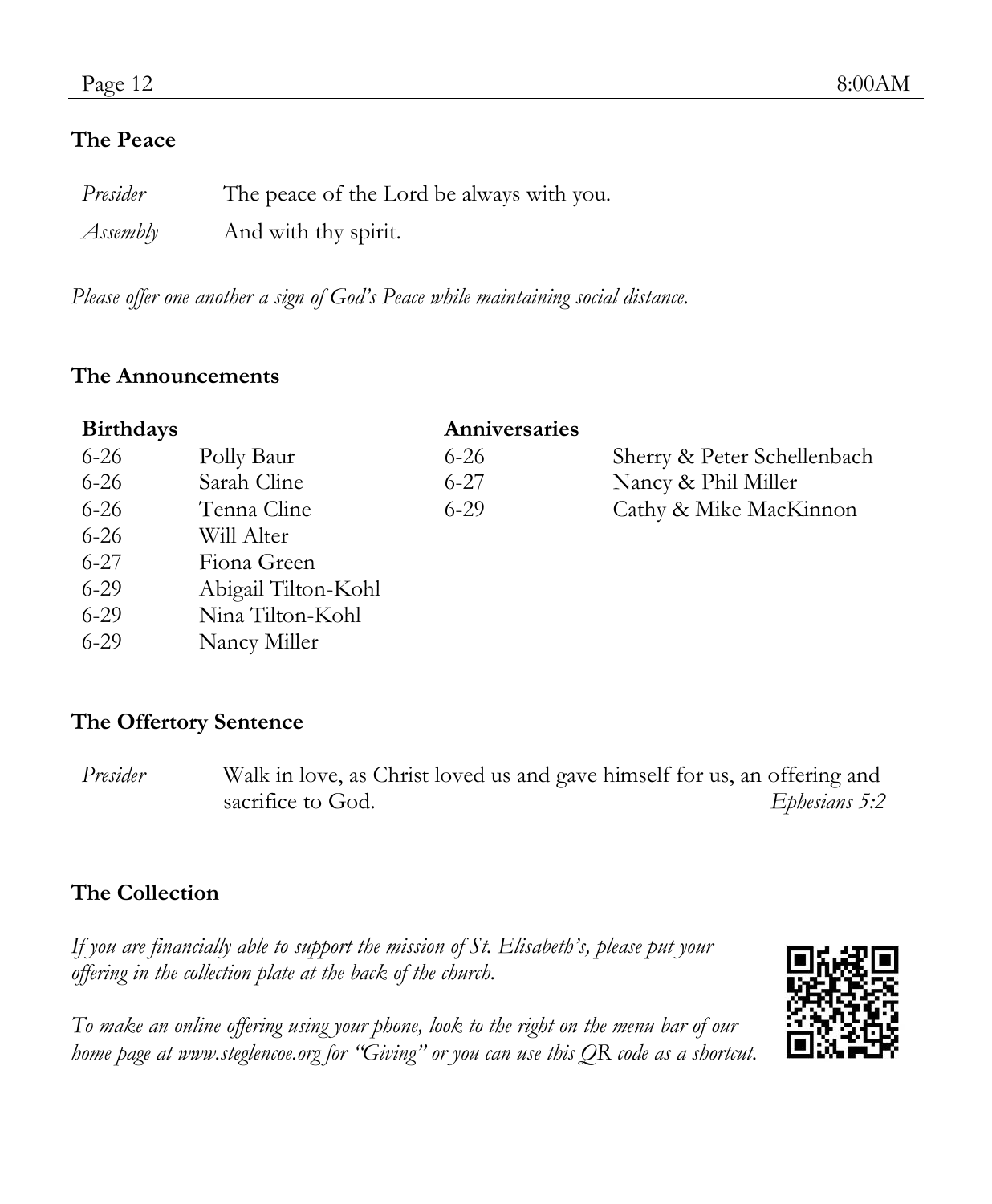#### 8:00AM Page 13

# **The Holy Communion**

#### **The Great Thanksgiving**

*Please stand as able.*

| Presider | The Lord be with you.                                                                                                                                                                                                                                                                                                                                                                                                                                                                                                                |
|----------|--------------------------------------------------------------------------------------------------------------------------------------------------------------------------------------------------------------------------------------------------------------------------------------------------------------------------------------------------------------------------------------------------------------------------------------------------------------------------------------------------------------------------------------|
| Assembly | And with thy spirit.                                                                                                                                                                                                                                                                                                                                                                                                                                                                                                                 |
| Presider | Lift up your hearts.                                                                                                                                                                                                                                                                                                                                                                                                                                                                                                                 |
| Assembly | We lift them up unto the Lord.                                                                                                                                                                                                                                                                                                                                                                                                                                                                                                       |
| Presider | Let us give thanks unto our Lord God.                                                                                                                                                                                                                                                                                                                                                                                                                                                                                                |
| Assembly | It is meet and right so to do.                                                                                                                                                                                                                                                                                                                                                                                                                                                                                                       |
| Presider | It is very meet, right, and our bounden duty, that we should at all times,<br>and in all places, give thanks unto thee, O Lord, holy Father, almighty,<br>everlasting God.                                                                                                                                                                                                                                                                                                                                                           |
|          | Therefore with Angels and Archangels, and with all the company of<br>heaven, we laud and magnify thy glorious Name; evermore praising thee,<br>and saying,                                                                                                                                                                                                                                                                                                                                                                           |
| Assembly | Holy, holy, holy, Lord God of Hosts: Heaven and earth are full of thy<br>glory. Glory be to thee, O Lord Most High. Blessed is he that cometh in<br>the name of the Lord. Hosanna in the highest.                                                                                                                                                                                                                                                                                                                                    |
| Presider | All glory be to thee, Almighty God, our heavenly Father, for that thou, of<br>thy tender mercy, didst give thine only Son Jesus Christ to suffer death<br>upon the cross for our redemption; who made there, by his one oblation<br>of himself once offered, a full, perfect, and sufficient sacrifice, oblation,<br>and satisfaction, for the sins of the whole world; and did institute, and in<br>his holy Gospel command us to continue, a perpetual memory of that his<br>precious death and sacrifice, until his coming again. |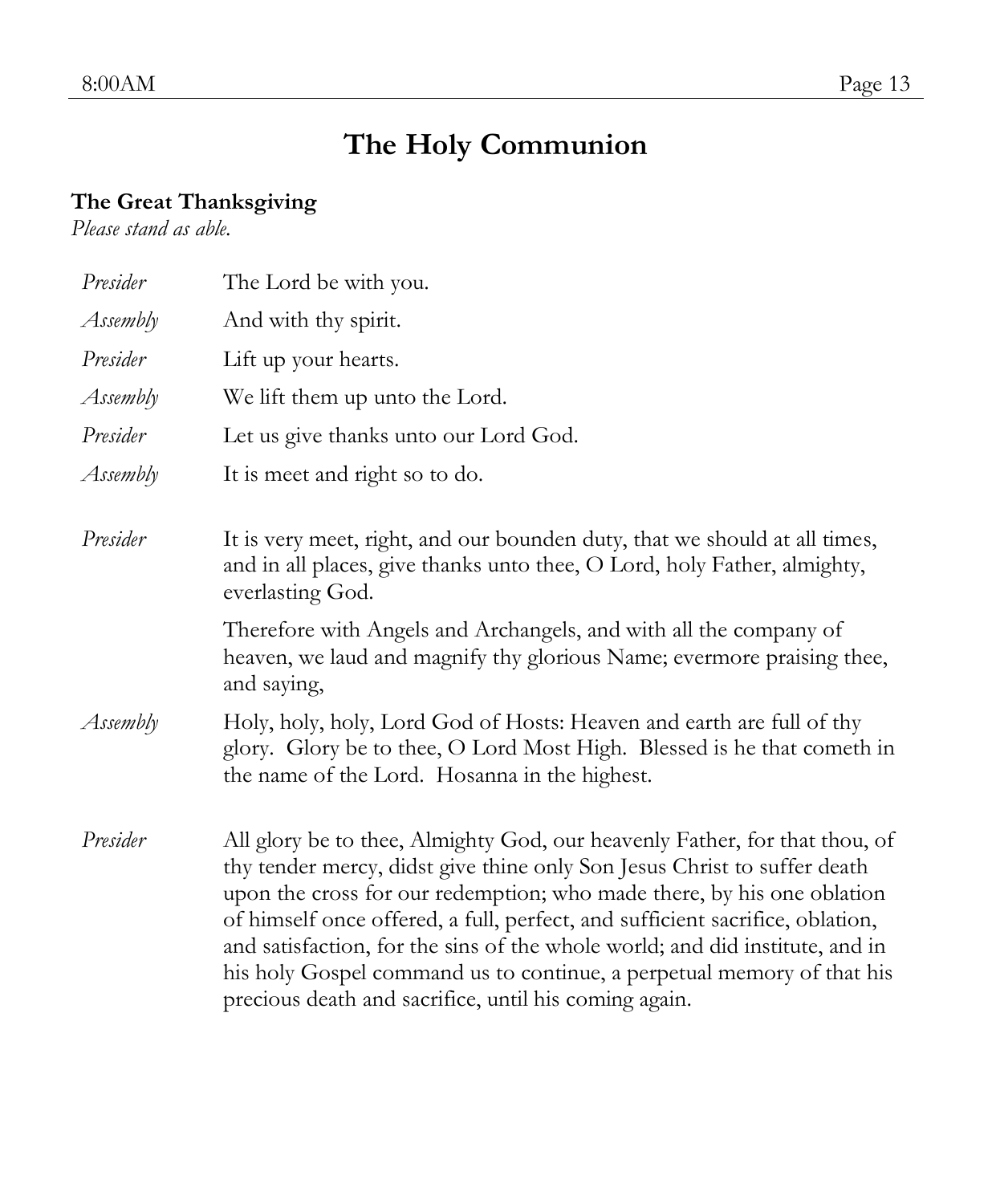*Presider* For in the night in which he was betrayed, he took bread; and when he had given thanks, he brake it, and gave it to his disciples, saying, "Take, eat, this is my Body, which is given for you. Do this in remembrance of me."

> Likewise, after supper, he took the cup; and when he had given thanks, he gave it to them, saying, "Drink ye all of this' for this is my Blood of the New Testament, which is shed for you, and for many, for the remission of sins. Do this, as oft as ye shall drink it, in remembrance of me."

Wherefore, O Lord and heavenly Father, according to the institution of thy dearly beloved Son our Savior Jesus Christ, we, thy humble servants, do celebrate and make here before thy divine Majesty, with these thy holy gifts, which we now offer unto thee, the memorial thy Son hath commanded us to make; having in remembrance his blessed passion and precious death, his mighty resurrection and glorious ascension; rendering unto thee most hearty thanks for the innumerable benefits procured unto us by the same.

And we most humbly beseech thee, O merciful Father, to hear us; and, of thy almighty goodness, vouchsafe to bless and sanctify, with thy Word and Holy Spirit, these thy gifts and creatures of bread and wine; that we, receiving them according to thy Son our Savior Jesus Christ's holy institution, in remembrance of his death and passion, may be partakers of his most blessed Body and Blood.

And we earnestly desire thy fatherly goodness mercifully to accept this our sacrifice of praise and thanksgiving; most humbly beseeching thee to grant that, by the merits and death of thy Son Jesus Christ, and through faith in his blood, we, and all thy whole Church, may obtain remission of our sins, and all other benefits of his passion.

And here we offer and present unto thee, O Lord, our selves, our souls and bodies, to be a reasonable, holy, and living sacrifice unto thee; humbly beseeching thee that we, and all others who shall be partakers of this Holy Communion, may worthily receive the most precious Body and Blood of thy Son Jesus Christ, be filled with thy grace and heavenly benediction, and made one body with him, that he may dwell in us, and we in him.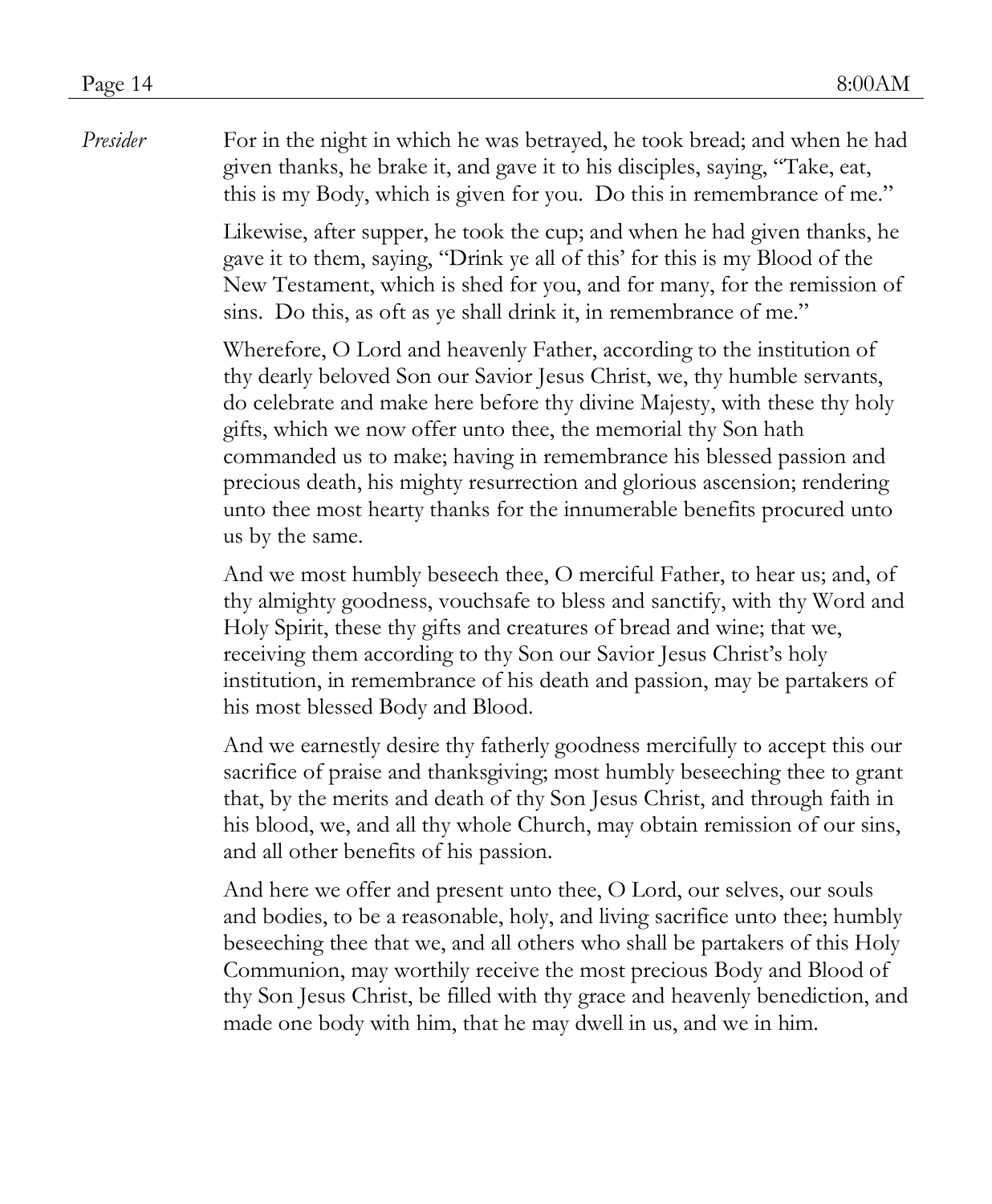|          | And although we are unworthy, through our manifold sins, to offer unto<br>thee any sacrifice, yet we beseech thee to accept this our bounden duty and<br>service, not weighing our merits, but pardoning our offenses, through<br>Jesus Christ our Lord; |
|----------|----------------------------------------------------------------------------------------------------------------------------------------------------------------------------------------------------------------------------------------------------------|
|          | By whom, and with whom, in the unity of the Holy Ghost, all honor and<br>glory be unto thee, O Father Almighty, world without end.                                                                                                                       |
| Assembly | Amen.                                                                                                                                                                                                                                                    |

### **The Lord's Prayer**

| Presider | And now, as our Savior Christ has taught us, we are bold to say,                                                                                                                                                                                                                                                                                                                                                       |
|----------|------------------------------------------------------------------------------------------------------------------------------------------------------------------------------------------------------------------------------------------------------------------------------------------------------------------------------------------------------------------------------------------------------------------------|
| Assembly | Our Father, who art in heaven,<br>hallowed be thy Name,<br>thy kingdom come,<br>thy will be done,<br>on earth as it is in heaven.<br>Give us this day our daily bread.<br>And forgive us our trespasses,<br>as we forgive those<br>who trespass against us.<br>And lead us not into temptation,<br>but deliver us from evil.<br>For thine is the kingdom,<br>and the power, and the glory,<br>for ever and ever. Amen. |
|          |                                                                                                                                                                                                                                                                                                                                                                                                                        |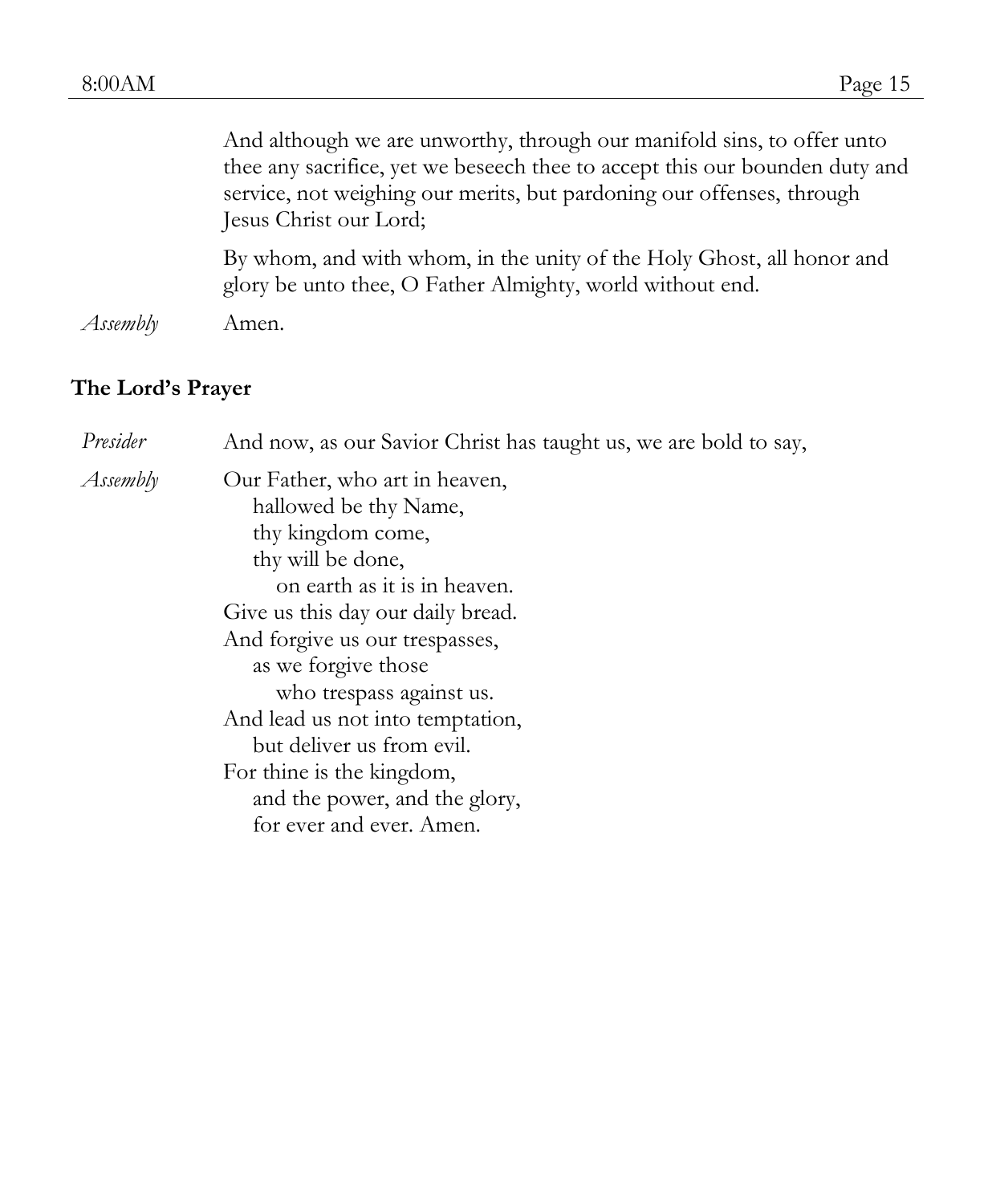#### **The Breaking of the Bread**

*A period of silence is kept.*

#### **The Prayer of Humble Access**

*Assembly* We do not presume to come to this thy Table, O merciful Lord, trusting in our own righteousness, but in thy manifold and great mercies. We are not worthy so much as to gather up the crumbs under thy Table. But thou art the same Lord whose property is always to have mercy. Grant us therefore, gracious Lord, so to eat the flesh of thy dear Son Jesus Christ, and to drink his blood, that we may evermore dwell in him, and he in us. Amen.

*All are welcome to receive Communion or a blessing. Communion will be in one kind only; the congregation will receive the host and not the cup. Gluten-free host available upon request. If you would prefer to receive a blessing instead of the sacrament, please cross your arms over your chest.*

**Prayer for Spiritual Communion** *Adapted from Saint Augustine's Prayer Book By The Rev. Mandy Brady*

> *For congregation members not comfortable receiving communion in-person due to the current COVID-19 situation, and for those participating online, we invite you at this time to pray this prayer for Spiritual Communion.*

*Jesus, in union with the faithful of every place and people and nation, I join in offering the sacrifice of my praise and thanksgiving to you. I believe that you are truly present in the Bread that has been blessed, broken*  and given. Since I cannot now receive this holy sacrament, I pray that you will come spiritually into my heart. *Abide with me, that I may embrace you entirely, and submit myself to your love and mercy. Let me never be separated from you, that in my waking and in my sleeping I may know the comfort of your presence. I ask this for the sake of your love. Amen.*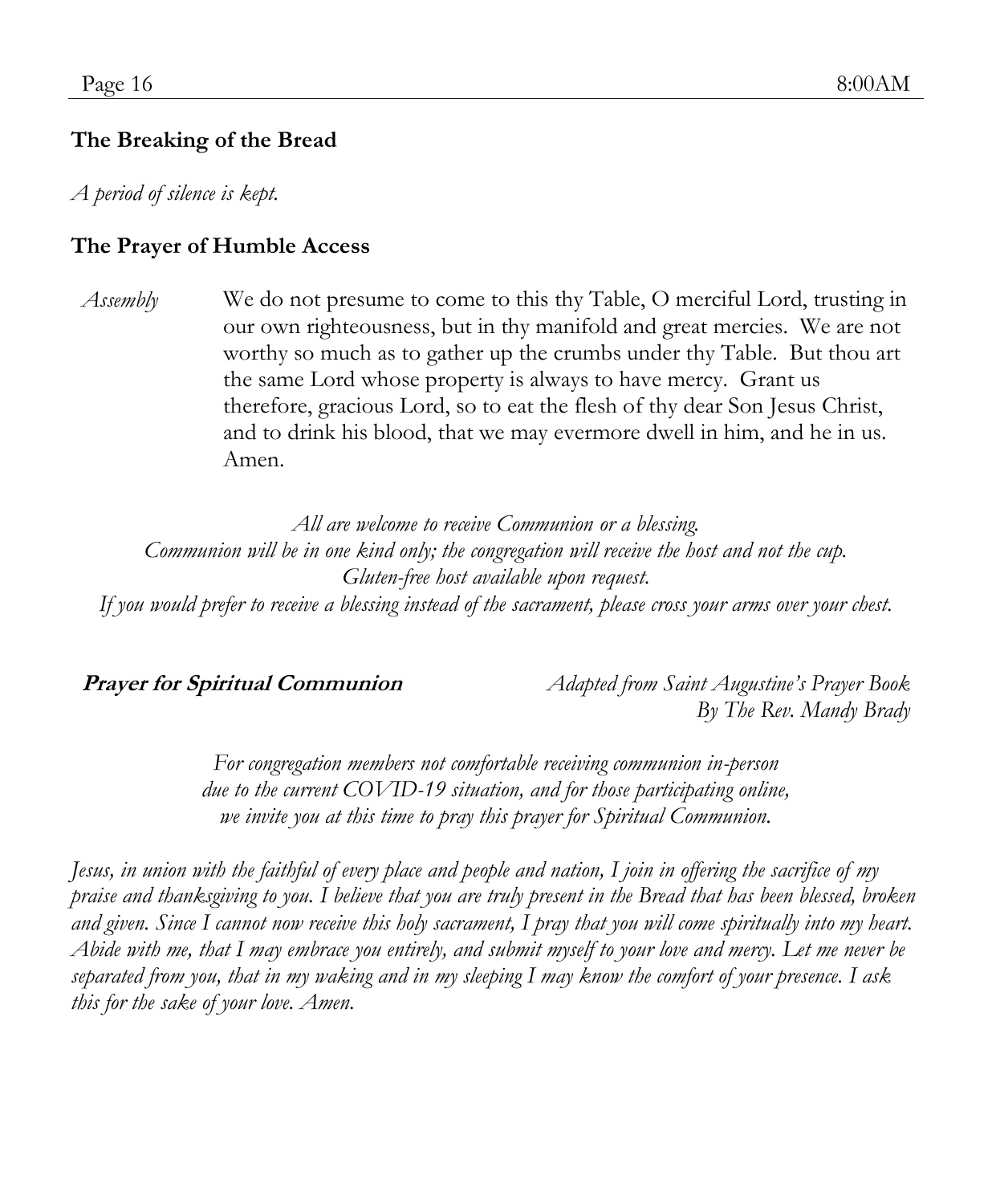#### **The Post Communion Prayer**

#### *Please stand as able.*

*Assembly* Almighty and everliving God, we most heartily thank thee for that thou dost feed us, in these holy mysteries, with the spiritual food of the most precious Body and Blood of thy Son our Savior Jesus Christ; and dost assure us thereby of thy favor and goodness towards us; and that we are very members incorporate in the mystical body of thy Son, the blessed company of all faithful people; and are also heirs, through hope, of thy everlasting kingdom. And we humbly beseech thee, O heavenly Father, so to assist us with thy grace, that we may continue in that holy fellowship, and do all such good works as thou has prepared for us to walk in; through Jesus Christ our Lord, to whom, with thee and the Holy Ghost, be all honor and glory, world without end. Amen.

#### **The Gloria**

| Assembly | Glory be to God on high,                                                                                                                                      |
|----------|---------------------------------------------------------------------------------------------------------------------------------------------------------------|
|          | and on earth peace, good will towards men.<br>We praise thee, we bless thee,<br>we worship thee,                                                              |
|          | we glorify thee,<br>we give thanks to thee for thy great glory,<br>O Lord God, Heavenly King, God the Father Almighty.                                        |
|          | O Lord, the only-begotten Son, Jesus Christ;<br>O Lord God, Lamb of God, Son of the Father,<br>that takest away the sins of the world,<br>have mercy upon us. |
|          | Thou that takest away the sins of the world,<br>receive our prayer.<br>Thou that sittest at the right hand of God the Father,<br>have mercy upon us.          |
|          | For thou only art holy;<br>thou only art the Lord;<br>thou only, O Christ<br>with the Holy Ghost,<br>art most high in the glory of God the Father. Amen.      |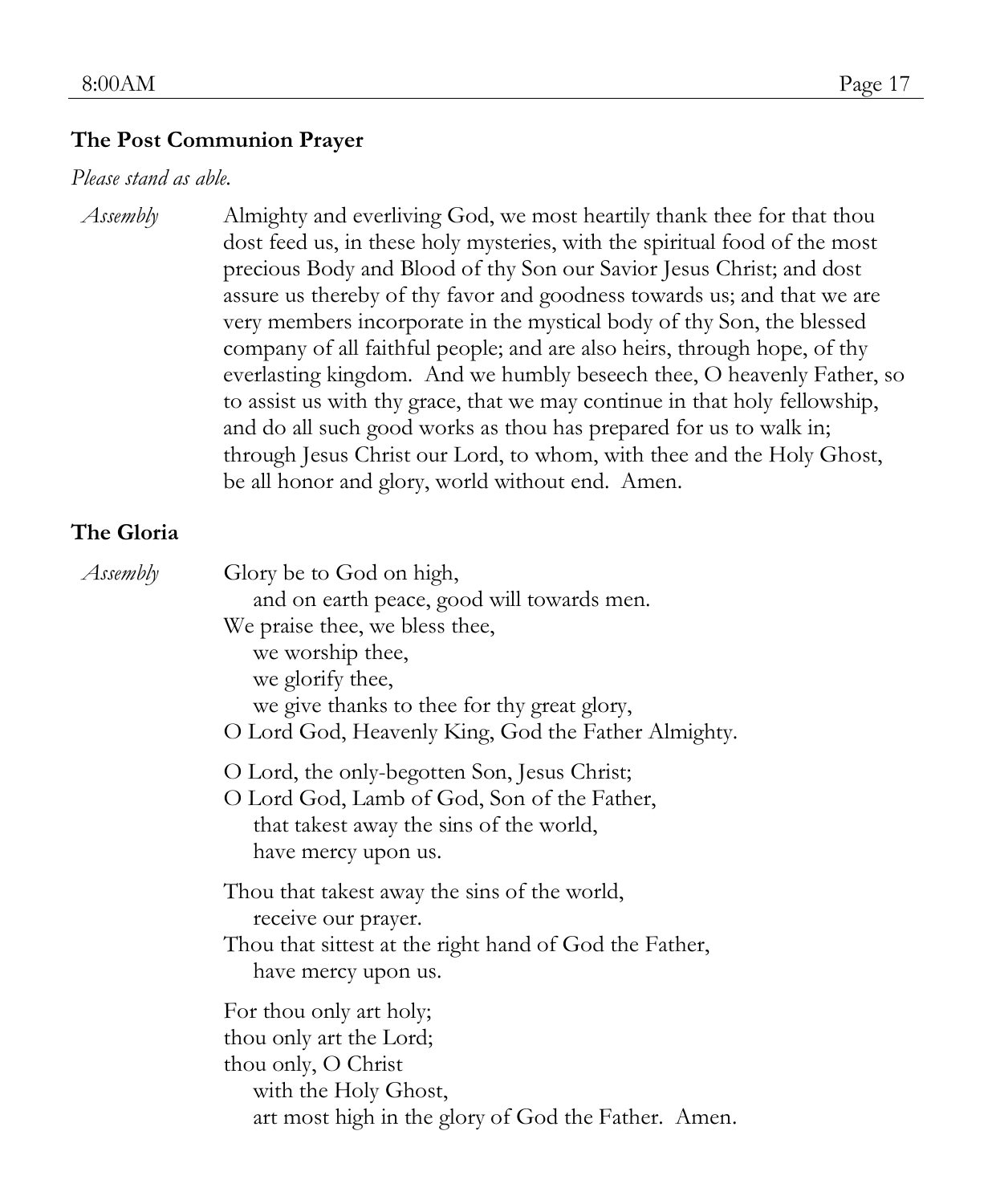#### **The Blessing**

- *Presider* The peace of God, which passeth all understanding, keep your hearts and minds in the knowledge and love of God, and of his Son Jesus Christ our Lord; and the blessing of God Almighty, the Father, the Son, and the Holy Ghost, be amongst you, and remain with you always.
- *Assembly* Amen.

#### **The Dismissal**

| Presider | Go in peace to love and serve the Lord. |
|----------|-----------------------------------------|
| Assembly | Thanks be to God.                       |

#### **The Postlude**

**Altar Flowers:** Are given by Adam, Dillon & Pam, the staff of St. E's to the Glory of God and in honor of Pride Month.

## This Week

| Monday, June 27  | Boy Scout Troop $\#28$ (7:15 PM) |
|------------------|----------------------------------|
|                  | AA Meeting (8:00 PM)             |
| Saturday, July 2 | AA Meeting (5:00 PM)             |

## Up Next

| <u>Sunday, July 3</u> | Traditional Language Holy Communion in the church and<br>via Facebook Live (8:00 AM) |
|-----------------------|--------------------------------------------------------------------------------------|
|                       | Inclusive Language Holy Communion in the church and via<br>Facebook Live (10:00 AM)  |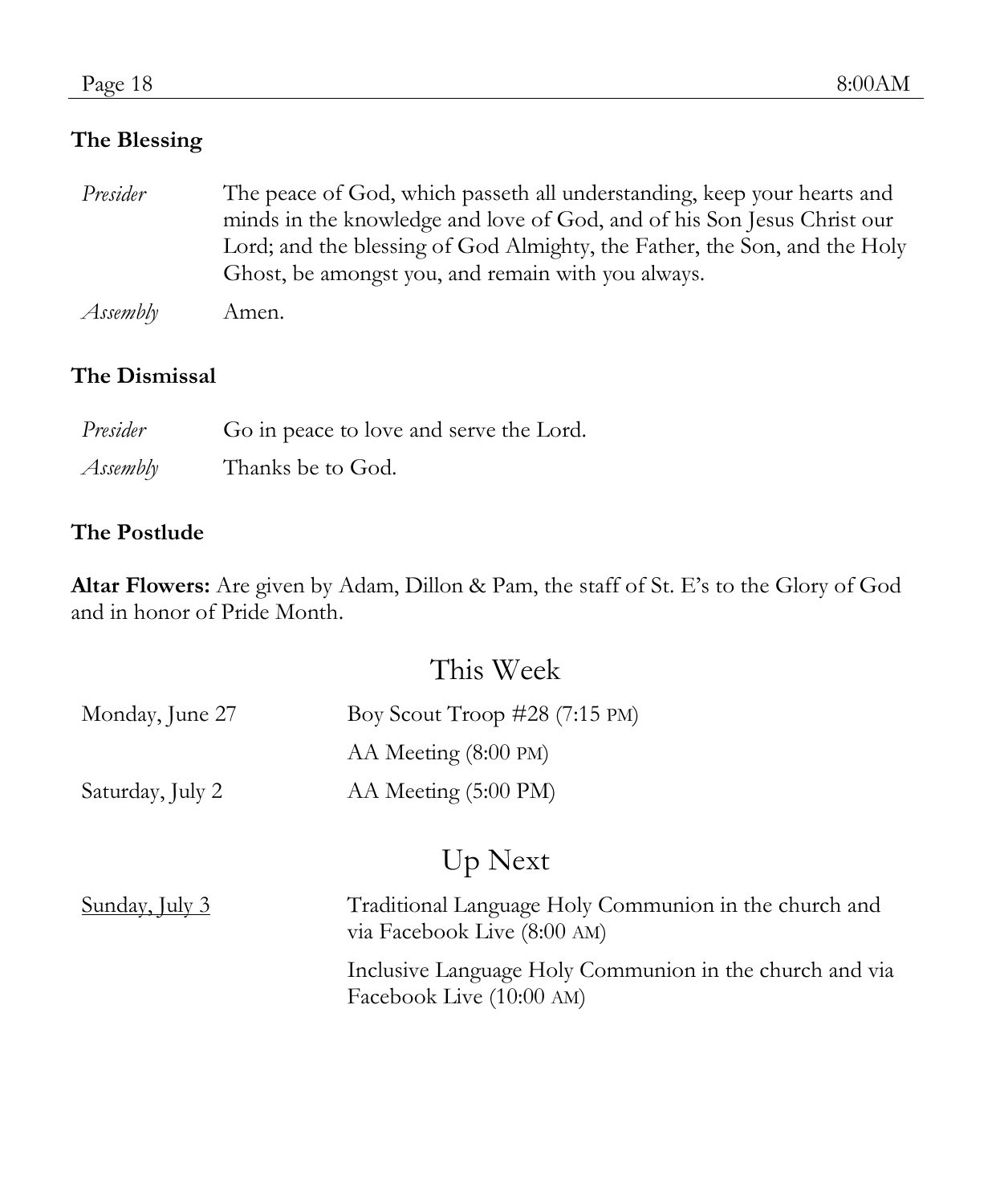## Announcements

**Pride Celebration TODAY:** June is Pride Month and St Elisabeth's is hosting a festive lawn party after the 10:00 AM service. Come outside, ready to celebrate, with food, fellowship and fun for everyone.

**Outdoor Worship Dates:** This summer we will worship outside at the **10:00 AM service on July 17, August 21 and October 2** (Pet Blessing). We will gather on the South Avenue lawn - some seating will be provided but feel free to bring your own lawn chair, as well. Lemonade on the Lawn will follow the service if we have a host.

**The 2022 Flower Chart** is up in the hallway and available for you to choose dates. One time-honored tradition at St. Elisabeth's is for one donor per week to provide the altar flowers in honor or in memory of someone, or simply to the Glory of God. Please contact Polly Baur at polly.baur@gmail.com if you have any questions. There are links to the signup genius page as well as the form for dedication detail on the St. E's Virtually page of our website.

### **Partner Parish Youth Opportunities this Summer:**

Youth who are going into 6th grade and higher are invited to a summer study of the Lord's Prayer, conversation and ice cream with Shelley and Anne. We will meet at Cafe De'Oro (2175 Deerfield Rd, Riverwoods, IL 60015) **at 4:00 PM on Thursdays June 16, June 30, July 28 and Saturday July 2**. This is a great opportunity to hang with friends during the summer!

During our Independence Grove Picnic (**July 10**) with our Better Together Partners we will have a special art project for young people to get to know each other. We will be painting shoes (see picture) so each child will need to bring a pair of white canvas slip on sneakers. You can order yours by linking here: white canvas shoes.

Finally, we will be doing a service trip to **Feed My Starving Children** in Libertyville on **July 16 at 2:00 - 3:45 PM**. Presently we have 25 slots reserved. This is primarily a youth trip but families may join. Please RSVP quickly so you guarantee your spot. Contact Shelley (shelley@stgregoryschurch.org) if you have questions or to reserve your spot. The extra spots will be released July 1.